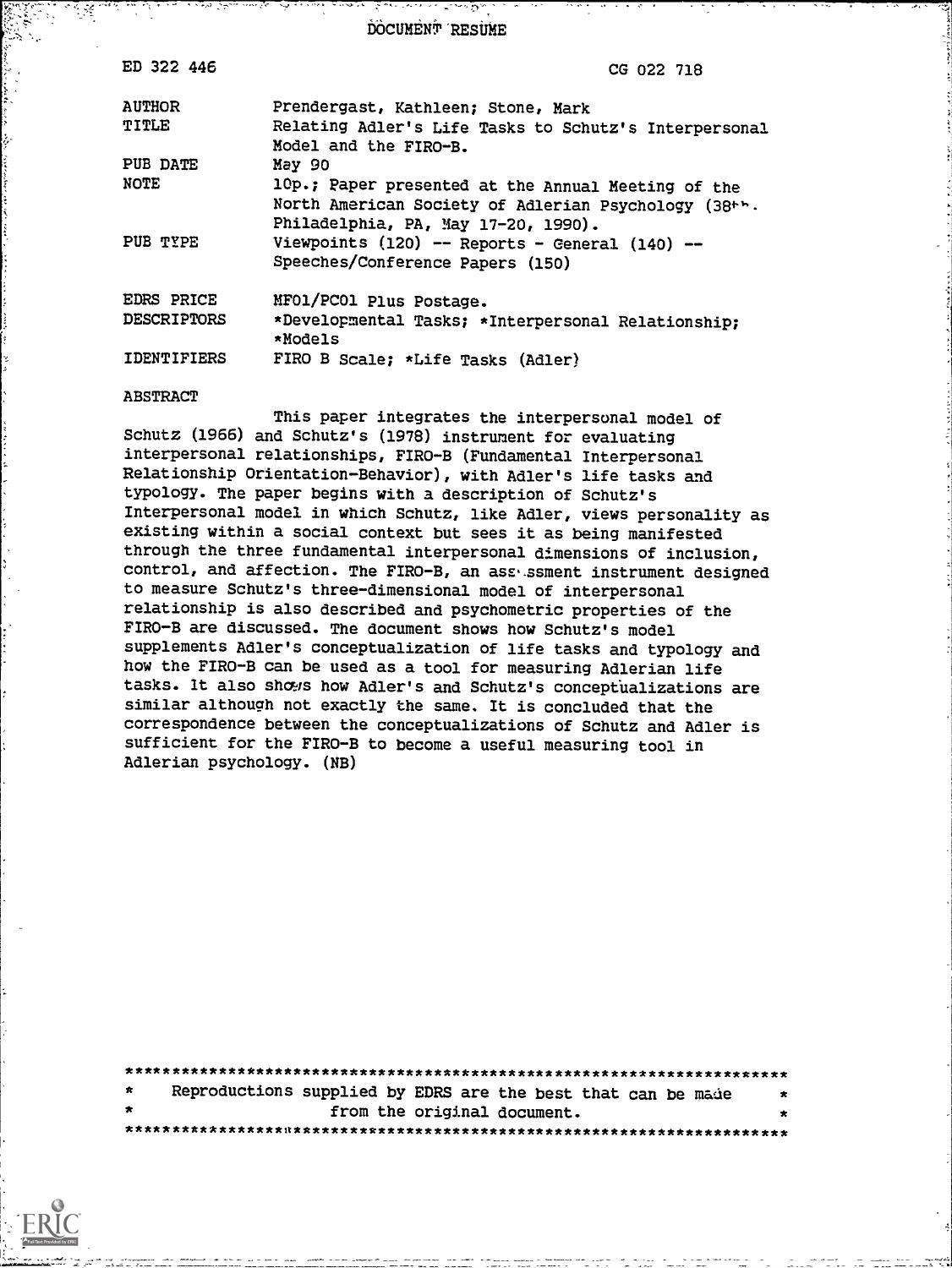$\bullet$ 

 $\mathcal{P}$ 

# RELATING ADLER'S LIFE TASKS TO SCHUTZ'S INTERPERSONAL

MODEL AND THE FIRO-B

by

Kathleen Prendergast North Park College

and

Mark Stone Adler Institute Chicago, IL

May 1990

 $\boldsymbol{2}$ 

U.S. DEPARTMENT OF EDUCATION<br>Office of Educational Research and Improvement<br>EDUCATIONAL RESOURCES INFORMATION<br>CENTER (ERIC)

- of This document has been reproduced as<br>received from the person or organization<br>originating it.
- D. Minor changes have been made to improve<br>reproduction quality
- Points of view or opinions stated in this document, do not inecessarily represent, unicial<br>OERI position or policy  $\bullet$

"PERMISSION TO REPRODUCE THIS MATERIAL HAS BEEN GRANTED BY

Mark Stone

TO THE EDUCATIONAL RESOURCES **INFORMATION CENTER (ERIC)."** 

BEST COPY AVAILABLE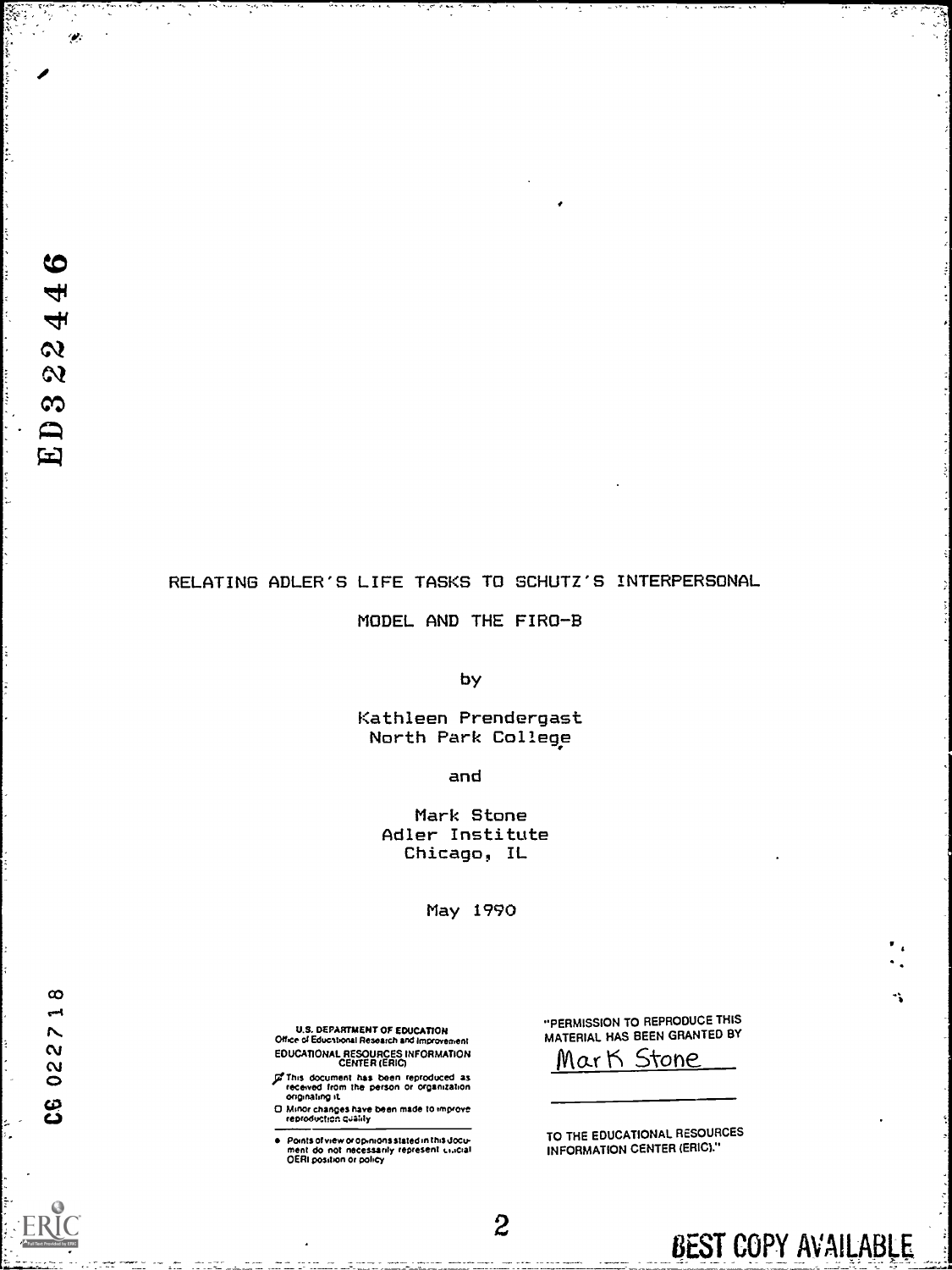# RELATING ADLER'S LIFE TASK TO SCHUTZ'S INTERPERSONAL MODEL AND THE FIRO-B

Carlson (1989) challenged readers in his editorial statement "to integrate our ideas and techniques with those of already proven effective methods of other approaches". This paper accepts this challenge by integrating the interpersonal model of Schutz (1966) and Schutz's (1978) instrument for evaluating interpersonal relationships (FIRO-B) with Adler's life tasks and typology.

We will show how Schutz's model supplements Adler's conceptualization of life tasks and typology and how the FIRO-B can be used as a tool for measuring Adlerian life tasks, We also show how Adler and Shutz's conceptualizations are similar although not exactly the same. Nevertheless, the correspondence is sufficient for the FIRO-B to become a useful measuring tool in Adlerian psychology.

## Schutz's Interpersonal Model

Like Adler, Horney and Sullivan Schutz views personality as existing within a social context but is manifested through three<br>fundamental interpersonal dimensions: Inclusion, Control and interpersonal dimensions: Inclusion, Control and Affection. Each of these dimensions involves movement in a direction that brings the person into conflict or harmony with others and reveals the individual's level of social interest.

Inclusion refers to the degree to which a person associates with others. It includes belonging, connectedness and togetherness. In addition it is manifested by a need to be recognized by others. Schutz(1967) considers this construct related to such concepts as attention, acknowledgement, prominence, recognition and prestige. According to Shutz, in order to be a distinct person one must find a place within the social context of family, friends and community.

The movement along Schutz's Inclusion dimension relates inversely to Horney's concept of moving away from people. Moreover, Schutz's meaning of the term Inclusion appears related to Adler's first life task - FRIENDSHIP.

Control refers to the extent to which a person assumes responsibility and makes decisions with regard to a place within the community. Control is that aspect of the personality that the individual assumes, more or less, in order to establish a place. According to Schutz (1967), ccntrol is related to decision making. It involves the power and influence th<sup>-+</sup> can exist over another. Expressions of extreme control are rel d to Horney's concept of "moving against people". Control, however, does not have to be overt, it can be manifested as the "power behind the throne". This variable relates to Alder's second life task - WORK.

3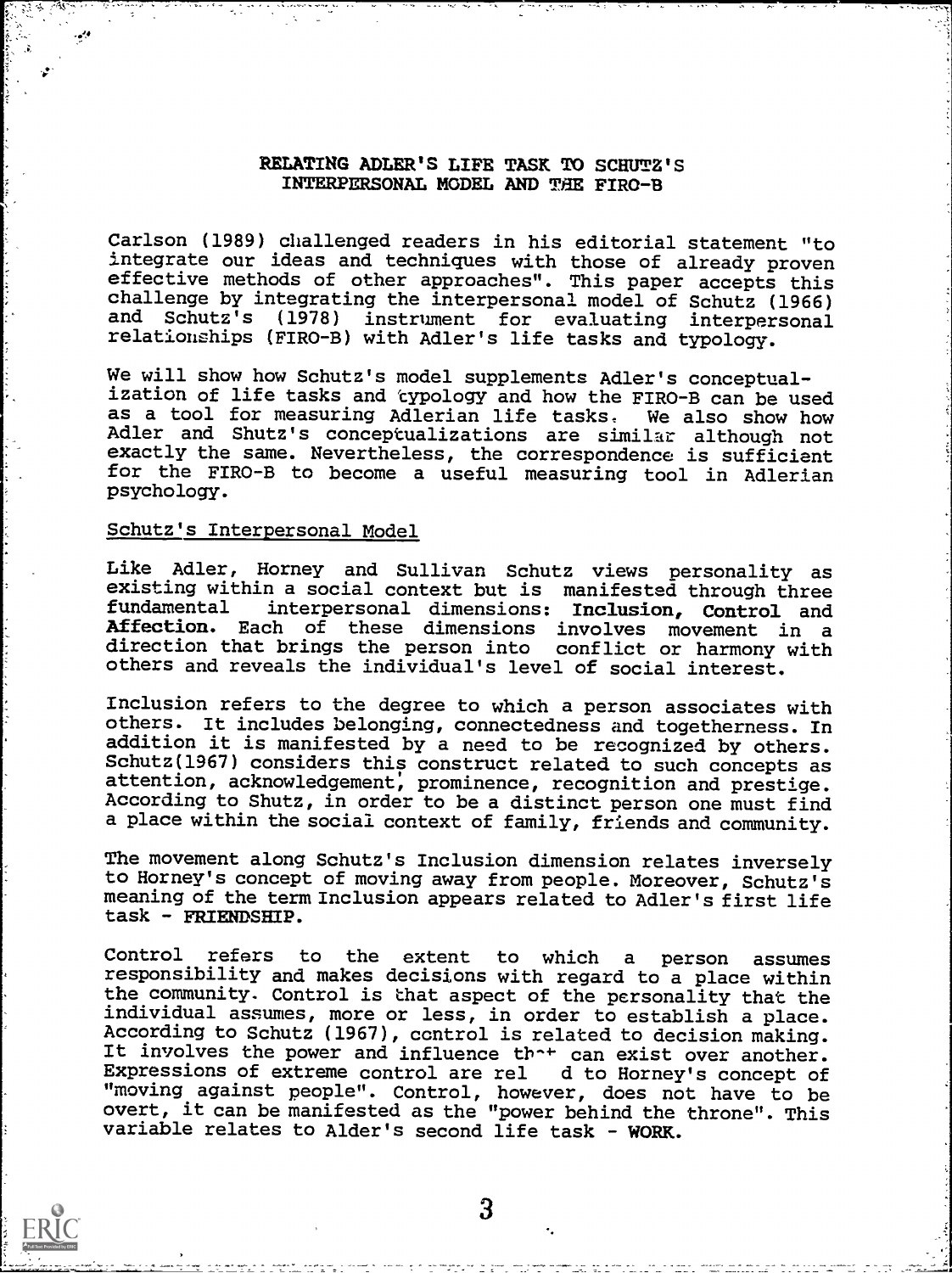The third concept in Schutz's interpersonal model is Affection. This variable refers to an intimate dyadic relationship. While inclusion measures the degree to which one desires involvement with a number of persons, affection is the degree to which a person is willing to become emotionally involved with another person. This concept is somewhat similar to Horney's "moving towards" and relates to Adler's third life task - INTIMACY.

### The FIRO-B

 $\mathcal{M}$ 

The FIRO-B is an assessment toc , developed from Schutz's model of interpersonal relationship. The title is an acronym for Fundamental Interpersonal Relationship Orientation - Behavior. The FIRO-B Schutz's three-dimensional model of interpersonal relationship: Inclusion, Control and Affection. The test consists of 54 items expressed in a innocuous manner and most test takers are not threatened by the items. The FIRO-B usually takes about ten minutes to administer and not much more time for the experienced examiner to score. Thus, the instrument is both easy to administer and score. In addition, it has the versatility to be used to measure individuals, marital partners and groups.

Each variable in the FIRO-B expresses movement on a scale from 0 to 9. High scores 7,8,9, or low scores 0,1, and 2 are extreme and indicate exceptional expressions of the variables. Only a small percentage of the respondents have such extreme scores. According to Ryan (1970) extreme scores indicate a compulsive quality in the expression of any of these three variables.

In the FIRO-B each of Schutz's three dimensions, Inclusion, Control and Affection can be further divided into Expressed (E) or Wanted (W). The Expressed scale indicates behavior that is overt and observable. The Wanted scale indicates latent needs which are not directly observable. While expressed behavior is manifested, wanted behavior is related to Adler's concept of the hidden goal.

A summary of the FIRO-B is given in Figure I which shows the three variables of Inclusion, Control and Affection, movement on each variable and the dimensions of expressed and wanted behavior. For more detailed descriptions see Ryan (1970).

4

Place Figure 1 about here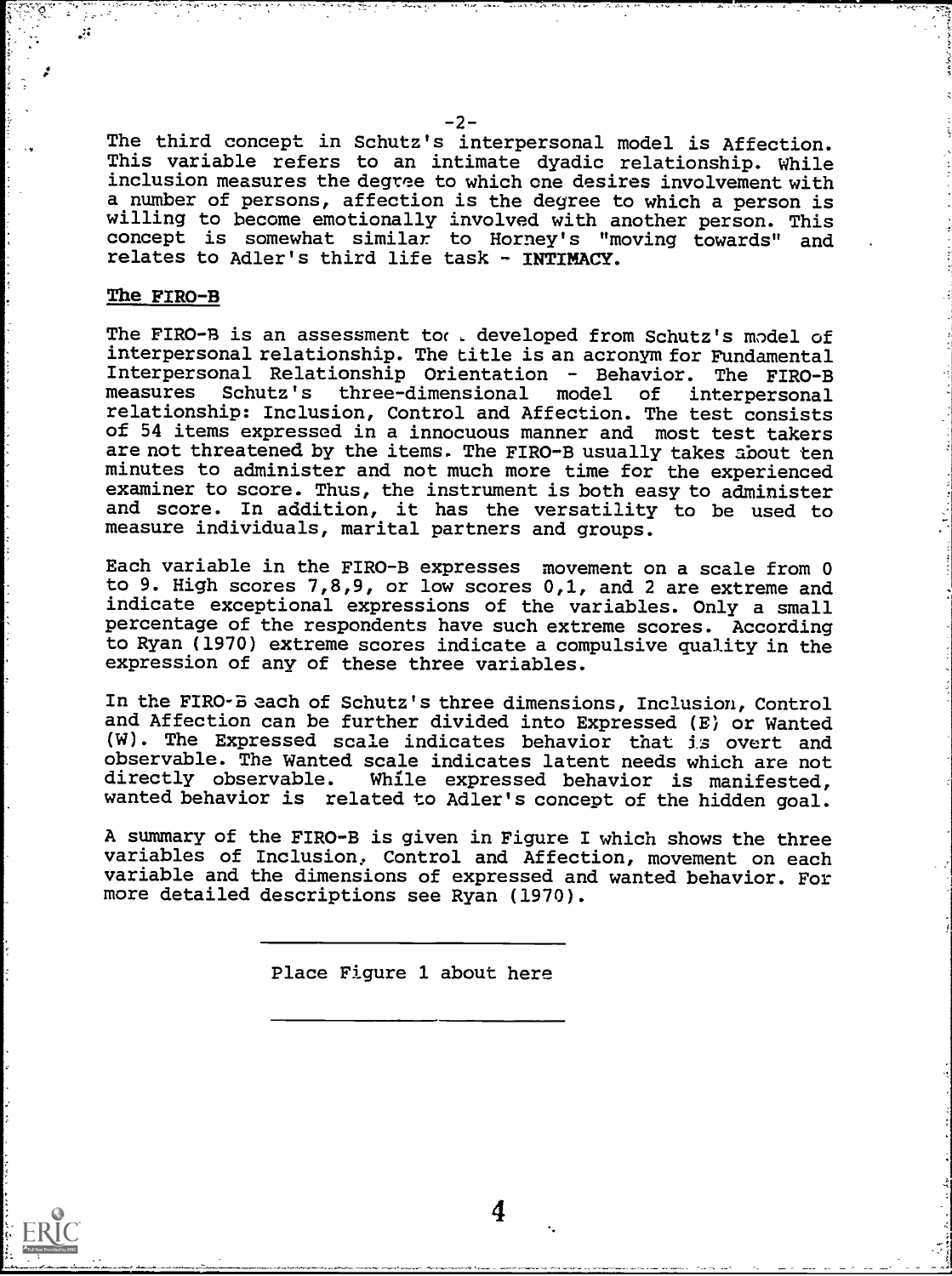# Psychometic Properties of the Firo-B

The 54 items on the FIRO-B are divided into three 10 point scales of 18 items each. The items of each scale resulted from much preliminary study. Each of the resulting three scales follows a Guttman model i.e. the items are analyzable in descending frequency and each variable measures a unitary dimension. The hierarchy of items for analysis is not the order in which the items appear on the test. The items are arranged in random order for purposes of test administration.

Scales that conform to Guttman's model generally have high reliability and the Guttman reproducibility coefficients for all the scales of the FIRO-B average .94 with a very narrow but high range of .93 to .94. Consequently the FIRO-B demonstrates very high reliability.

# Integrating Adler and Shutz

Adler and Schutz are different and we do not propose that their views are the same. We only suggest ways to integrate concepts and strategies and more specifically a test (FIRO-B) in order to show the commonality that can be found. Adler does not need to be "updated". His expressions were clear enough when spoken and written to be contemporary. We only suggest a way to appreciate another contemporary psychologist and his test in light of what Adler has said about personality.

### Adler's Typology

 $\ddot{r}$ 

Adler (1935) suggested a typology for the purpose of instructing others "... I designate different types, in order, temporarily to classify the attitudes and lavior of individual toward outside problems" (p.6). His underlying purpose for grouping individuals into his four types was based on the "... the degree of their approach to social interpretation and the form of movement which they develop (with greater or lesser activity) to maintain that degree of approach in a manner which they regard as most likely to achieve success," (p.8). Adler used two variables in the Adler used two variables in the construction of his typology, namely degree of social interest and amount of activity used by the individual to reach his private goal. He characterized the first three types as ruling, getting and avoiding. The fourth type of individual was seen as flexible and able to use greater or lesser amount of activity for a solution to problems in a manner that respects the rights of others.

Place Figure 2 about here

5

 $\ddot{\phantom{a}}$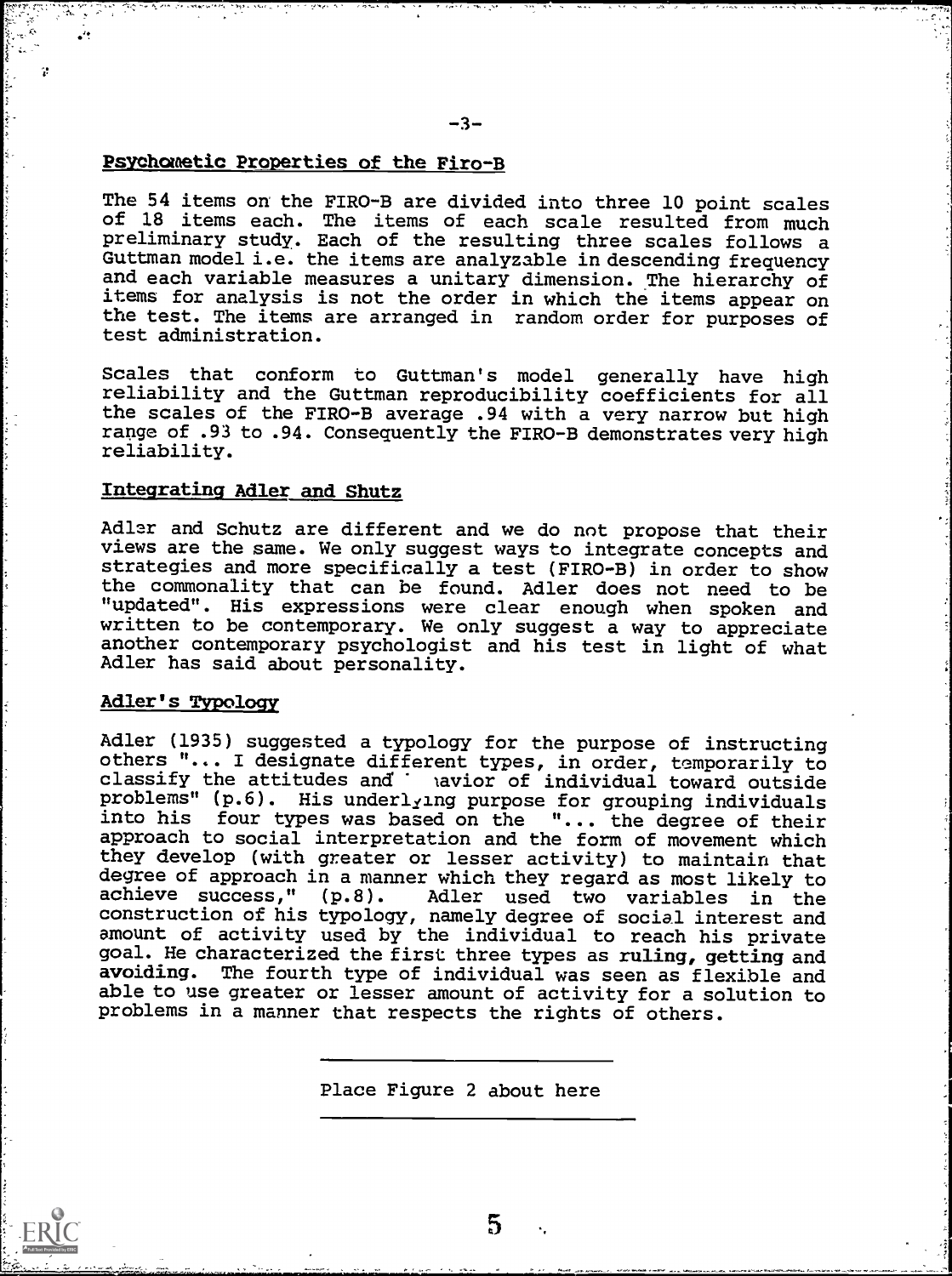Adler used a four cell model for his construction of personality types. Schutz on the other hand organized each of the three dimension - Inclusion. Control and Affection according to extreme amounts of activity. Thus, an individual can exert too much or too little control, inclusion, affection as he/she interacts with others. The middle range of Schutz's model, scale values of 3-5 demonstrate the flexibility similar to Adler's fourth type. An individual who is fulfilling the life tasks of friendship, work, or marriage must be flexibility in the amount of activity spent to balance private desires with the common good.

#### Movement:

Adler and Schutz seem to have identified similar constructs in developing their theories of personality although their teminology is different. Both view the process of movement as essential. Schutz, however, emphasized movement as occurring in and out with respect to Inclusion, from top to bottom with respect to Control, and near and distant with respect to Affection. Adler did not set up a polarity for each of his life tasks as Shutz did with his three dimensions.

# Social Interest:

Schutz did not use the term "social interest" instead he used the concept of "Joy". Joy is defined as interpersonal joy i.e. a satisfying flexible balance between ourselves and other people in each of the three dimensions of Inclusion, Control and Affection. The emphasis is pn balance rather than extremes, with enough personal contact to avoid isolation but with enough aloneness to avoid enmeshment. Reverence for some solitude to keep company with oneself. Comfort with and,without people and the flexibility to enjoy each state and move comfortably between them. Sufficient control to determine one's future and the ability to relinquish control to teach, support, guide and learn together with the ability to lead or follow as determined by circumstances.

In conclusion we suggest some ways that Adler and Shutz are similar in their views.

- 1. Schutz's measuring tool the FIRO-B has ratings on all three scales that provide r asures similar to Adler's concept of active-passive movement.
- 2. Adler's "Avoiding", "Ruling" and "Getting" types can be located on the extreme ends of the Inclusion, Control and Affection scales respectively on the FIRO-B in both active and passive forms.
- 3. Schutz's concept of "Joy" is similar to Adlers notion of Social Interest. Schutz (1967) suggests some statements that are compatible with Alder's concept of social

6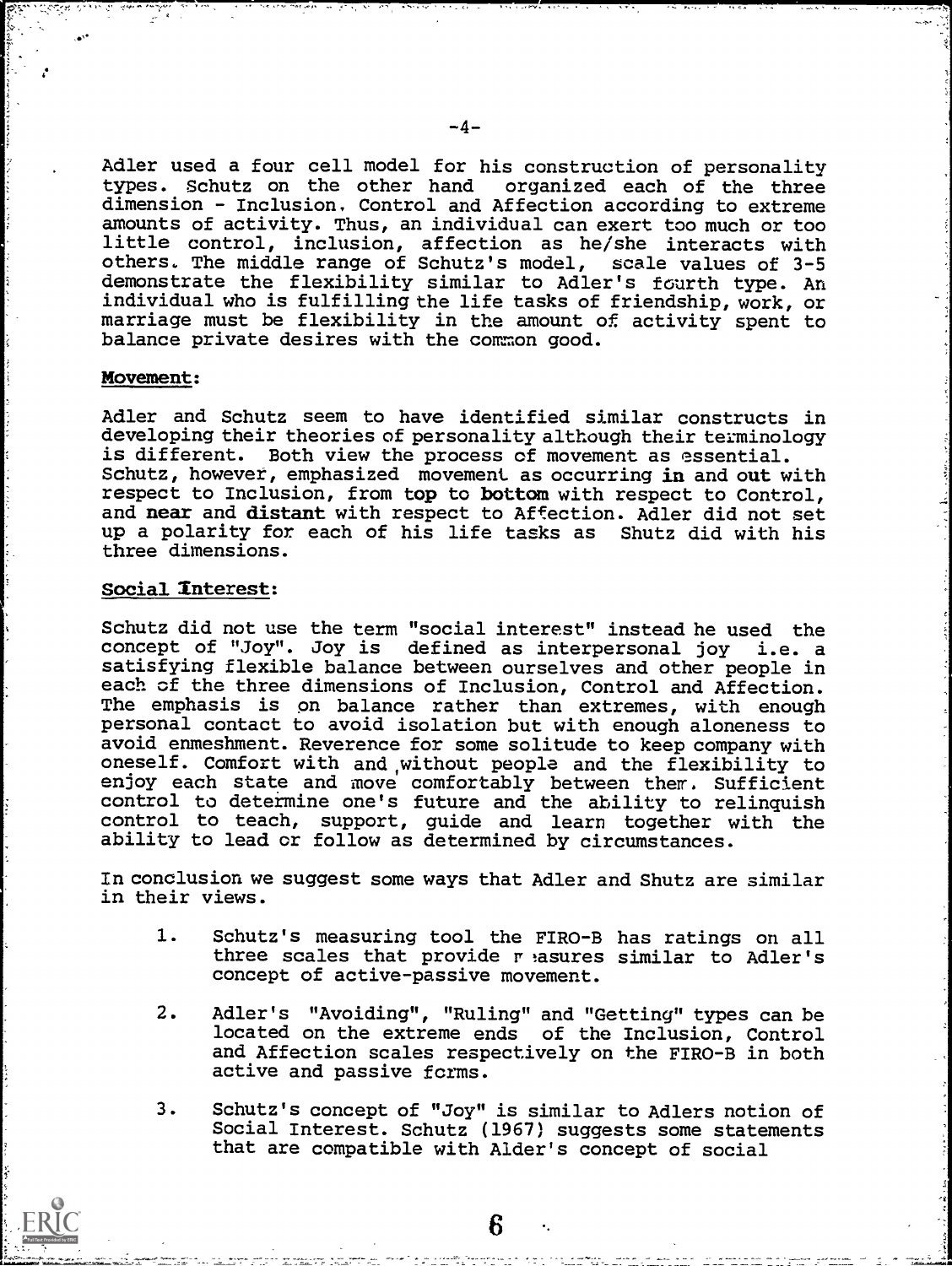interest. " The primary source of 'joy' is people". (p. 131) and "We achieve interpersonal balance in each of these areas [Inclusion, Control, and Affection] between ourselves and others". (p.21).

We encourage more investigations et application of the FIRO-B scales. scales that can be utilized in individuals, couples, families and Schutz by readers and also the There is a "family" of these a variety of settings with organizations.

7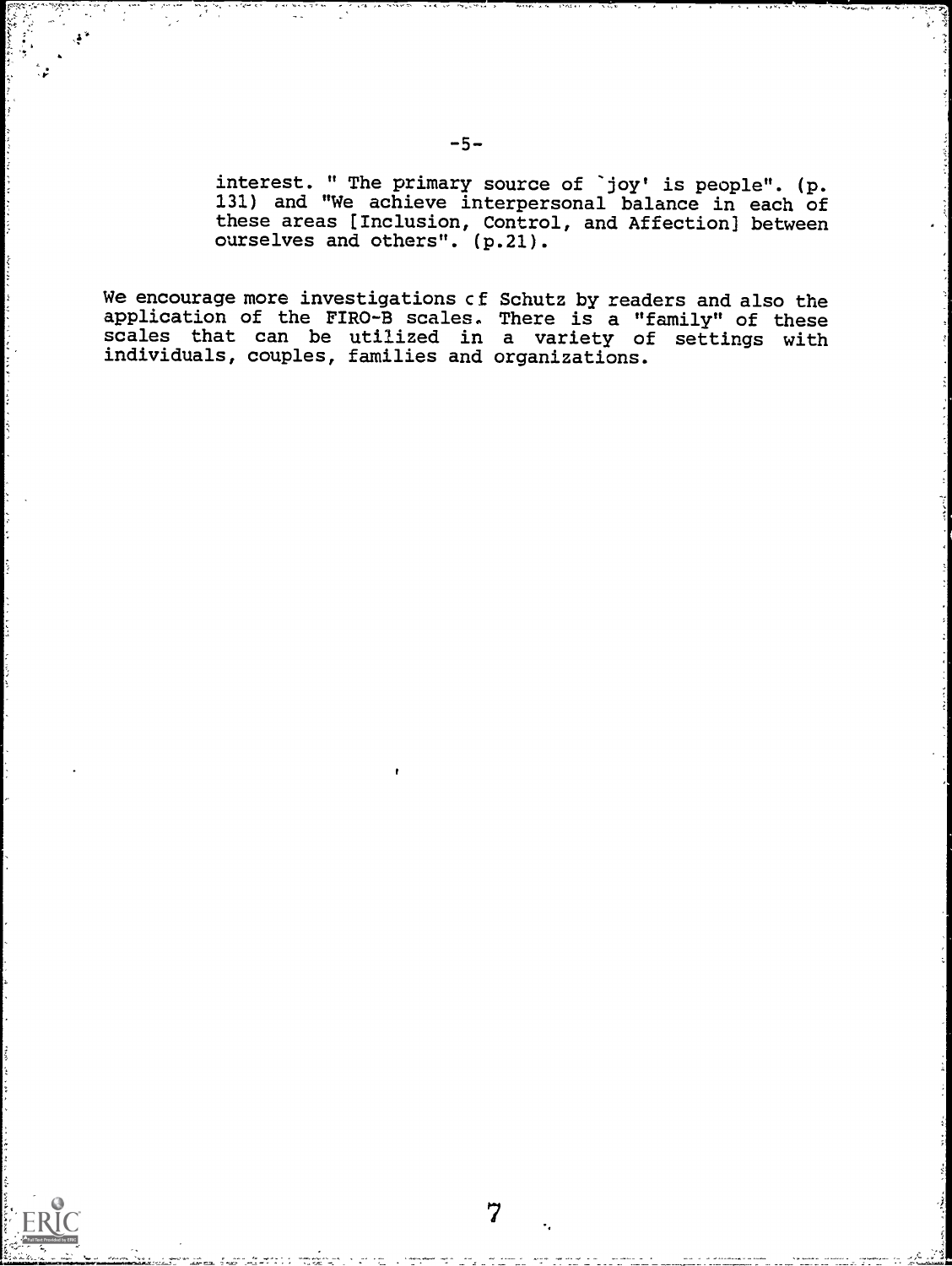| -1            |
|---------------|
|               |
|               |
|               |
|               |
| <b>FIGURE</b> |

**BAN**<br>Bandar

ERIC

7,20

ĩ

|                                                                                  | INCLUSION This variable measures general social orientation and the<br>degree to which a person associates with and feels<br>comfortable around others. |                                |                                             |                |   |                                                                                      |   |                      |                 |                |
|----------------------------------------------------------------------------------|---------------------------------------------------------------------------------------------------------------------------------------------------------|--------------------------------|---------------------------------------------|----------------|---|--------------------------------------------------------------------------------------|---|----------------------|-----------------|----------------|
|                                                                                  | Low<br>$\mathbf 0$                                                                                                                                      | $\mathbf{1}$                   | $\overline{2}$                              | $\overline{3}$ | 4 | 5                                                                                    | 6 | 7                    | 8               | High<br>9      |
| (e)                                                                              |                                                                                                                                                         | Uncomfortable<br>around others |                                             |                |   |                                                                                      |   | social situations    |                 | Comfortable in |
| (w)                                                                              | Selective about<br>Strong need to belong<br>associates<br>and to be accepted                                                                            |                                |                                             |                |   |                                                                                      |   |                      |                 |                |
| <b>CONTROL</b>                                                                   | others.                                                                                                                                                 |                                | assumes responsibility,                     |                |   | This variable measures the extent to which a person<br>makes decisions and dominates |   |                      |                 |                |
|                                                                                  | Low<br>0                                                                                                                                                | $\mathbf 1$                    | $\overline{2}$                              | 3              | 4 | $5^{\circ}$                                                                          | 6 | 7                    | 8               | High<br>9      |
| (e)                                                                              |                                                                                                                                                         |                                | Avoids decisions<br>& responsibility        |                |   |                                                                                      |   | Assumes leadership & | responsibility  |                |
| (w)                                                                              | Does not want to<br>Accepts control and<br>be controlled<br>abdicates responsiblity                                                                     |                                |                                             |                |   |                                                                                      |   |                      |                 |                |
| AFFECTION This variable measures the need for deeper relationships               |                                                                                                                                                         |                                | rather than superficial ones.               |                |   |                                                                                      |   |                      |                 |                |
|                                                                                  | Low<br>0                                                                                                                                                | 1                              | $\overline{c}$                              | 3              | 4 | 5                                                                                    | 6 | 7                    | 8               | High<br>9      |
| (e)                                                                              | Cautious about<br>Ready to become<br>close relationships<br>emotionally involved                                                                        |                                |                                             |                |   |                                                                                      |   |                      |                 |                |
| (w)                                                                              |                                                                                                                                                         |                                | Very selective about<br>close relationships |                |   |                                                                                      |   | initiate closeness   | Wants others to |                |
| $(e)$ = Manifest and observable behavior<br>$(w)$ = Latent and unexpressed needs |                                                                                                                                                         |                                |                                             |                |   |                                                                                      |   |                      |                 |                |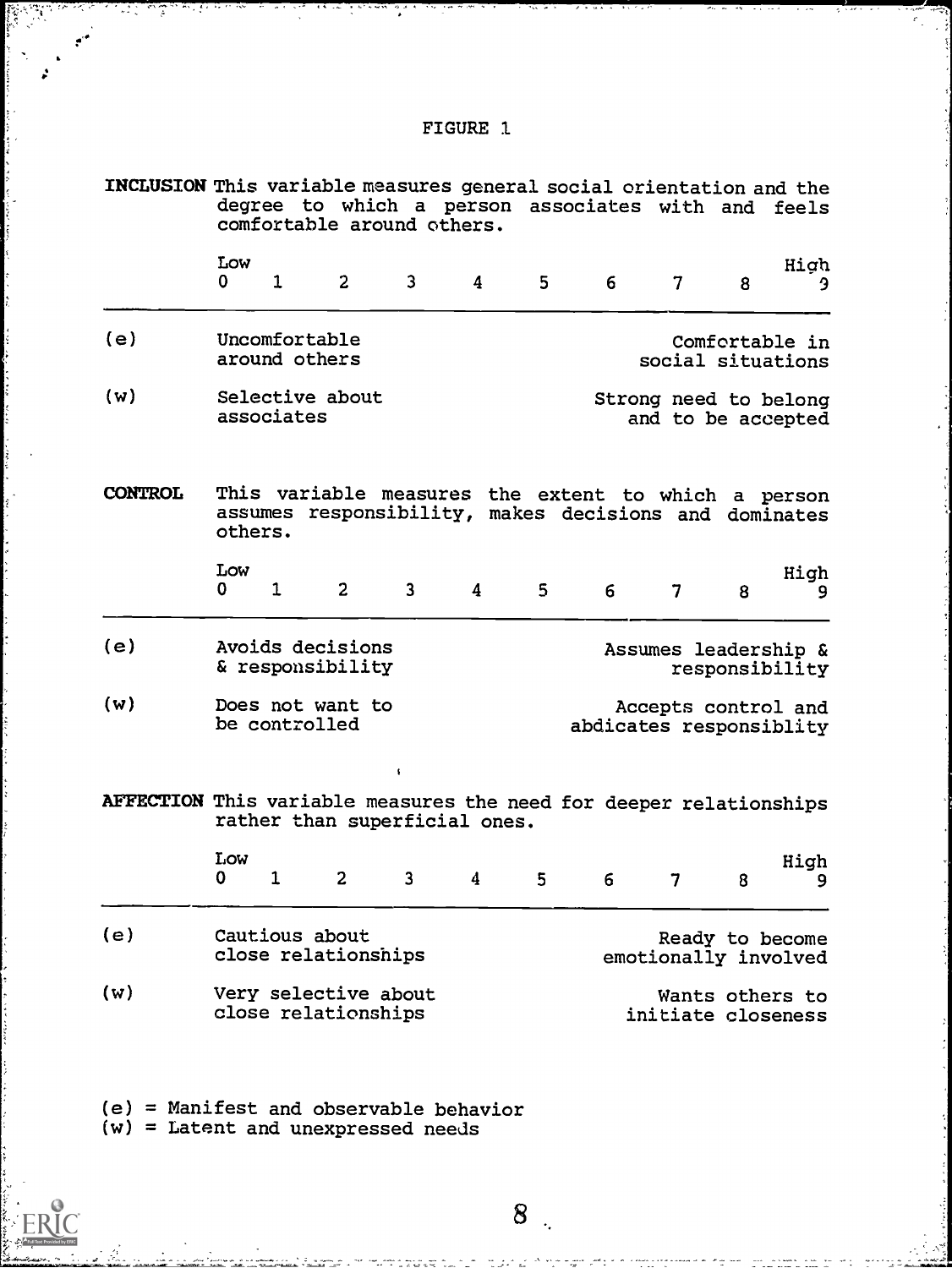# FIGURE 2

يغم

ERIC

 $\cdot \gamma_i$ 

|                                |                |                       | <b>SCHUTZ FIRO-B SUBSCALES</b>     | <b>ADLER</b><br><b>MOVEMENT</b> |                |  |
|--------------------------------|----------------|-----------------------|------------------------------------|---------------------------------|----------------|--|
|                                |                | <b>INCLUSION</b>      | CONTROL                            | <b>AFFECTION</b>                |                |  |
|                                | HIGH           | $7 - 9$               | $7 - 9$<br>"Ruling"                | $7 - 9$                         | <b>ACTIVE</b>  |  |
| <b>FIRO-B</b><br><b>RATING</b> | <b>AVERAGE</b> | $3 -$<br>- 6          | $3 - 6$<br>----SOCIAL INTEREST---- | $3 - 6$                         |                |  |
|                                | LOW            | $0 - 2$<br>"Avoiding" | $0 - 2$                            | $0 - 2$<br>"Getting"            | <b>PASSIVE</b> |  |

9

Ÿ.